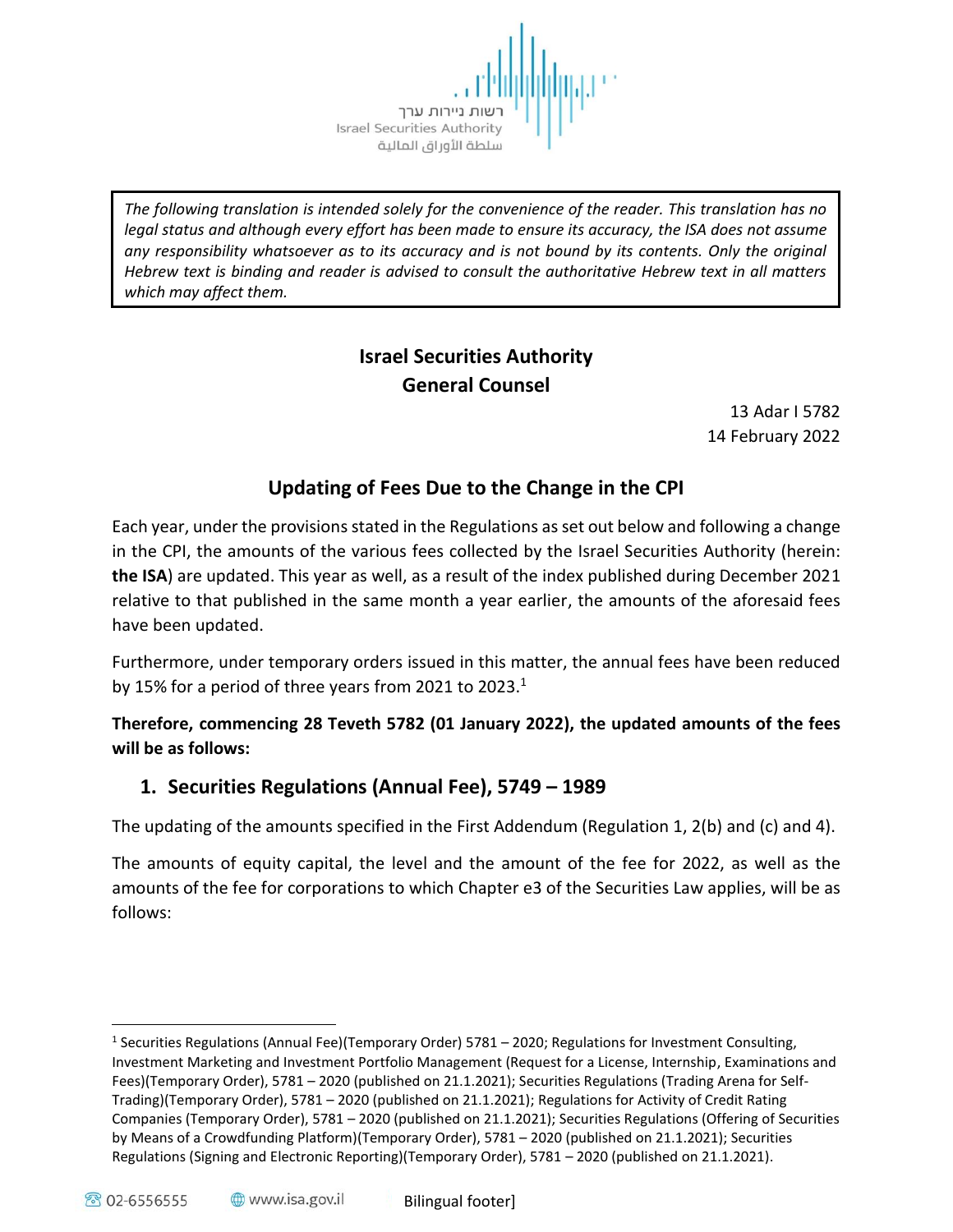<mark>||||||</mark>|<br>|רשות ניירות ערך<br>|Israel Securities Authority<br>سلطة الأوراق المالية

咖啡

| Equity capital<br>(in thousands<br>of NIS) | Level | Amount of<br>annual fee<br>according to<br>the First<br>Addendum of<br>the<br>Regulations<br>(NIS) | Amount of<br>the annual<br>fee according<br>to the First<br>Addendum of<br>the<br>Regulations<br>after 15%<br>reduction<br>(NIS) | Amount of<br>the annual<br>fee for dual-<br>listed<br>corporations<br>(Chapter e3<br>of the Law) $-$<br>50% of the<br>fee according<br>to the<br>Addendum<br>(NIS) | Amount of<br>the annual<br>fee for dual-<br>listed<br>corporations<br>(Chapter e3<br>of the Law) $-$<br>50% of the<br>fee according<br>to the<br>Addendum<br>after 15%<br>reduction<br>(NIS) |
|--------------------------------------------|-------|----------------------------------------------------------------------------------------------------|----------------------------------------------------------------------------------------------------------------------------------|--------------------------------------------------------------------------------------------------------------------------------------------------------------------|----------------------------------------------------------------------------------------------------------------------------------------------------------------------------------------------|
| Up to 44,327                               | Α     | 40,290                                                                                             | 34,245                                                                                                                           | 20,145                                                                                                                                                             | 17,125                                                                                                                                                                                       |
| From 44,327<br>to 88,655                   | B     | 50,370                                                                                             | 42,815                                                                                                                           | 25,185                                                                                                                                                             | 21,405                                                                                                                                                                                       |
| From 88,655<br>to 278,052                  | C     | 76,575                                                                                             | 65,090                                                                                                                           | 38,285                                                                                                                                                             | 32,540                                                                                                                                                                                       |
| Over 278,052                               | D     | 133,000                                                                                            | 113,050                                                                                                                          | 66,500                                                                                                                                                             | 56,525                                                                                                                                                                                       |

The amounts in the Second Addendum – Net worth levels of mutual fund assets and amounts of the annual fee for the fund manager in 2022 are as follows:

| Average net worth of<br>the fund assets from<br>January to June 2021<br>(NIS) | Level | Amount of annual<br>fee (NIS) | Amount of the<br>annual fee after 15%<br>reduction (NIS) |
|-------------------------------------------------------------------------------|-------|-------------------------------|----------------------------------------------------------|
| Up to 51,101,000                                                              | А     | 24,530                        | 20,850                                                   |
| From 51,101,000 to<br>255,506,000                                             | В     | 29,640                        | 25,195                                                   |
| Above 255,506,000                                                             |       | 36,795                        | 31,275                                                   |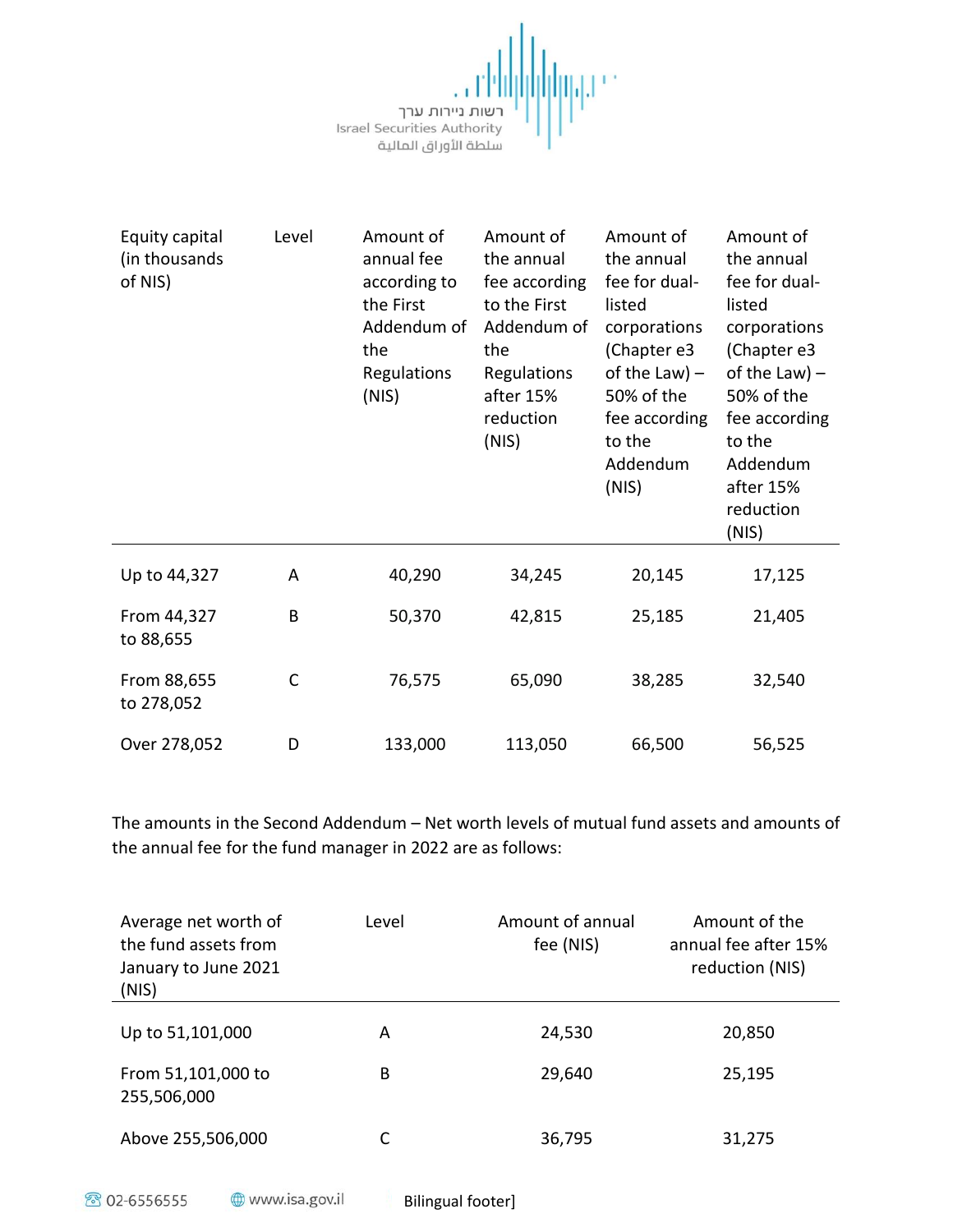

# **2. Securities Regulations (Prospectus Publication Permit Application Fee), 5755 – 1995**

Update of the fixed amount as defined in Regulation 2(a) of the Regulations to 4,340 NIS.

# **3. Securities Regulations (Fee for Allocation of Securities in a Listed Company Offered Non-Publicly), 5759 – 1998**

Update of amount of handling fee as defined in Regulation 2(a) of the Regulations to 4,340 NIS.

# **4. Regulation of Investment Advice, Investment Marketing and Investment Portfolio Management (Request for a License, Examinations, Internship and Fees) Law, 5757 – 1997**

Update of the amounts specified in Regulations 24, 25, 26, 27a, 27b, and 27c:

|                                                                             | Amount of the fee (NIS) |
|-----------------------------------------------------------------------------|-------------------------|
| Regulation $24(a)$ – Application for a license –<br>individual              | 322                     |
| Regulation $24(a)$ – Application for a different<br>license - individual    | 161                     |
| Regulation $24(b)$ – Application for a license –<br>partnership             | 483                     |
| Regulation $24(b)$ – Application for a different<br>license – partnership   | 243                     |
| Regulation 24(c) – Application for a license –<br>company                   | 640                     |
| Regulation $24(c)$ – Application for a different<br>license - company       | 321                     |
| Regulation $24(d)$ – Application for listing in<br><b>Business Registry</b> | 1,254                   |
| Regulation $25(a)$ – Examination fee                                        | 483                     |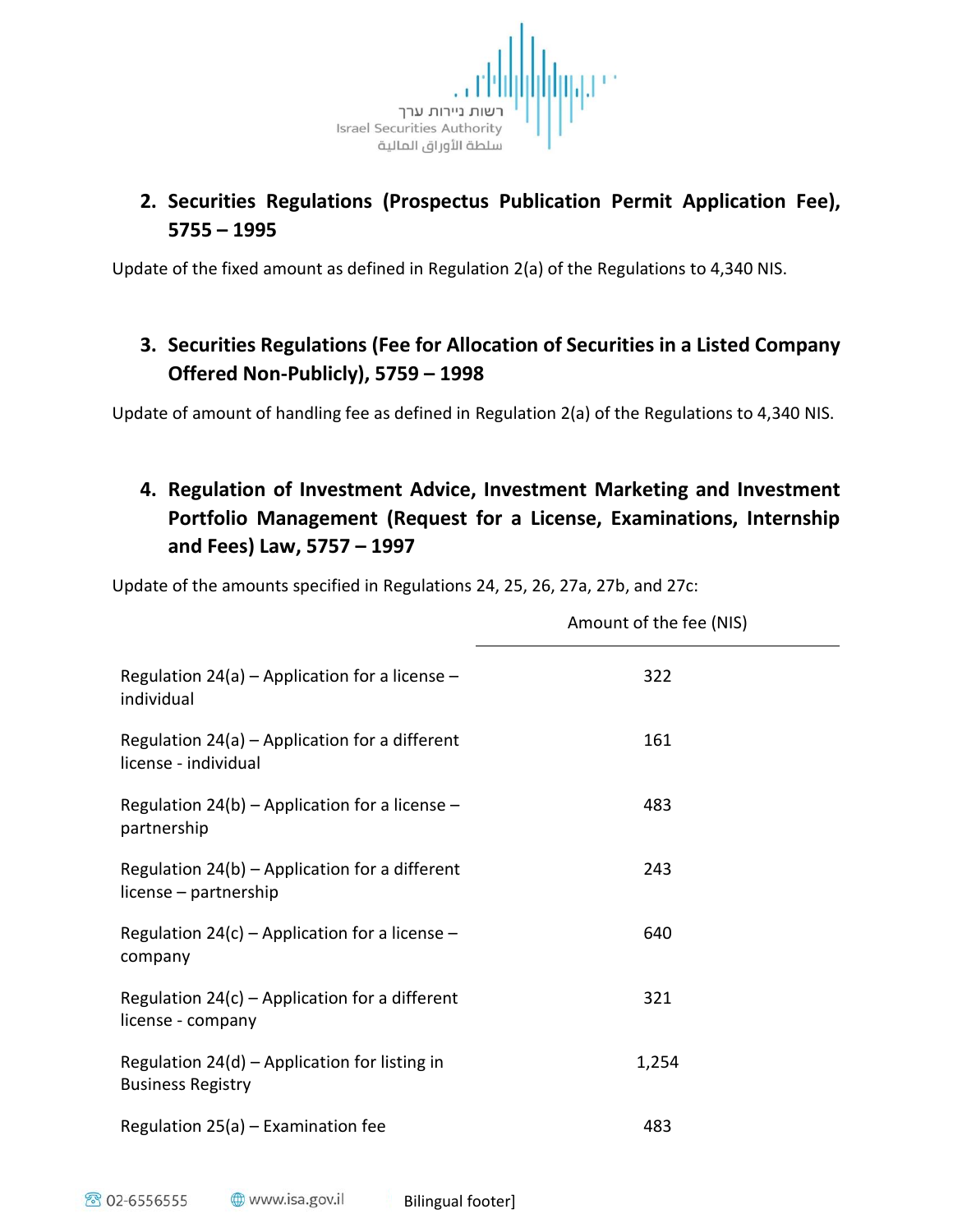

| Regulation $25(b)$ – Fee for filing an appeal                                                                                 | 483                                                                                |
|-------------------------------------------------------------------------------------------------------------------------------|------------------------------------------------------------------------------------|
| Regulation $25(c)$ – Exemption from<br>examinations or internship                                                             | 483                                                                                |
| Regulation $25(c)$ – Exemption from one<br>examination                                                                        | 322                                                                                |
| Regulation $26$ – Fee for registration of an<br>intern                                                                        | 322                                                                                |
| Regulation 27a(a) - Annual fee for individual<br>in a licensed corporation                                                    | The annual fee after 15% reduction will be<br>674 NIS (instead of 793 NIS)         |
| Regulation $27a(a)$ – Annual fee for an<br>individual in business or who was employed<br>by a bank                            | The annual fee after 15% reduction will be<br>1,348 NIS (instead of 1,586 NIS)     |
| Regulation $27a(b)$ – Annual fee for an<br>individual who suspended or cancelled his<br>license                               | The annual fee after 15% reduction will be<br>674 NIS (instead of 793 NIS)         |
| Regulation $27a(c)$ – Annual fee for an<br>individual after the final date.                                                   | The annual fee after 15% reduction will be<br>674 NIS (instead of 793 NIS)         |
| Regulation $27b(a)$ – Annual fee for a<br>corporation with a consultant or marketer<br>license                                | The annual fee after 15% reduction will be<br>4,429 NIS (instead of 5,211 NIS)     |
| Regulation $27b(b)$ – Annual fee for a<br>corporation with a consultant or marketer<br>license after the final date           | The annual fee after 15% reduction will be<br>4,429 NIS (instead of 5,211 NIS)     |
| Regulation $27c(b)$ – Annual fee for a company<br>with a portfolio manager license - amount of<br>fee will not be less than - | The annual fee after 15% reduction will be<br>4,429 NIS (instead of 5,211 NIS)     |
| Regulation $27c(b)$ – Annual fee for a company<br>with a portfolio manager license - amount of<br>fee will not exceed -       | The annual fee after 15% reduction will be<br>531,653 NIS (instead of 625,474 NIS) |
| Regulation $27c(d)$ – Annual fee for a company<br>with a portfolio manager license obtained<br>during the fiscal year         | The annual fee after 15% reduction will be<br>4,429 NIS (instead of 5,211 NIS)     |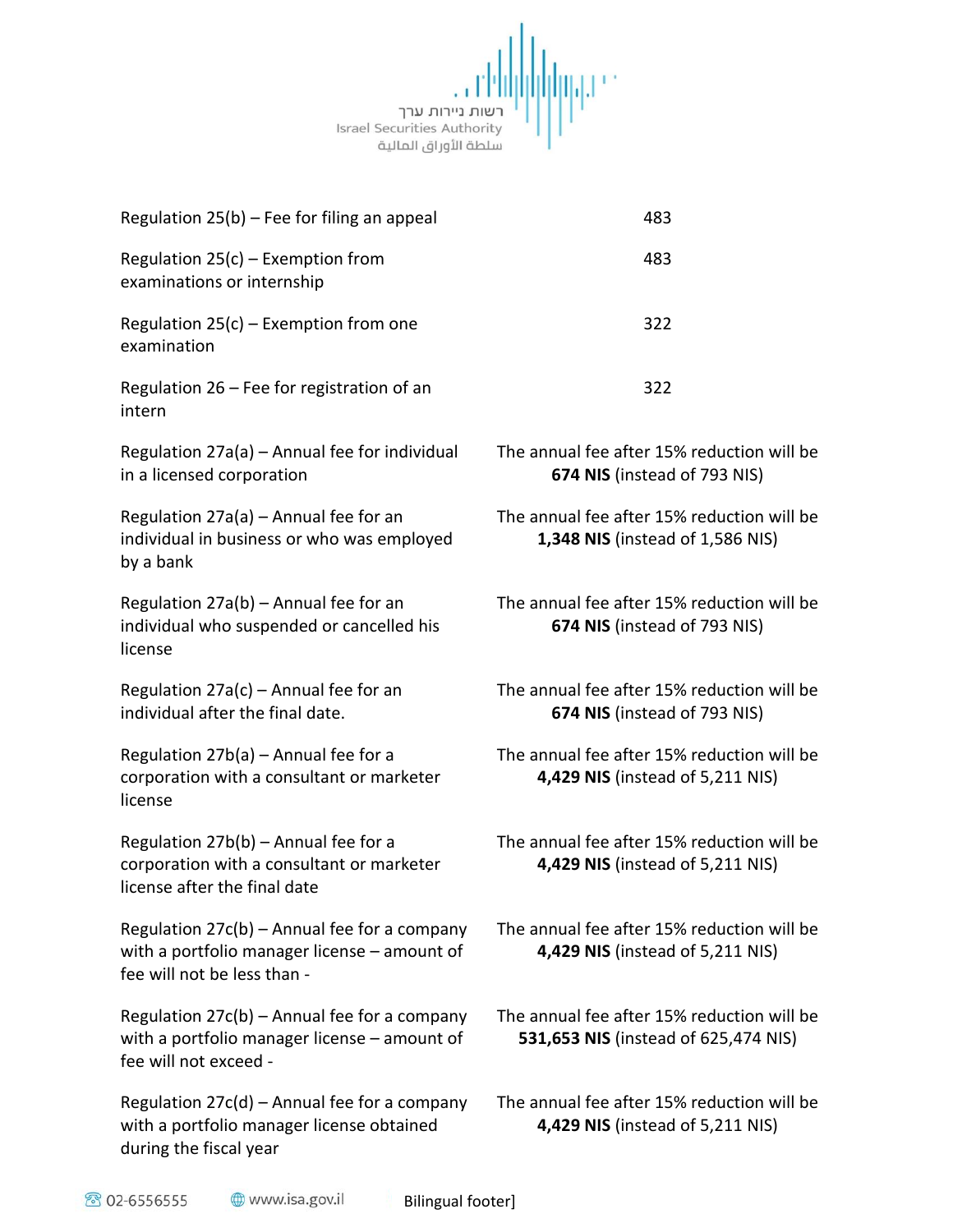

# **5. Securities Regulations (Underwriting), 5767 – 2007**

Updating of amounts specified in Regulations 4 and 24(a):

|                                   | Amount of the fee (NIS) |
|-----------------------------------|-------------------------|
| Regulation $4 -$ Registration fee | 3.080                   |
| Regulation $24(a)$ – Annual fee   | 5,430                   |

### **6. Securities Regulations (Trading Arena for Self-Trading), 5775 – 2014**

Update of amount specified in Section 13 and Fifth Addendum of the Regulations:

### **(1) In Chapter 13 (Regulations 92 and 93)**

Fee for company license application (Regulation 92(a)) – 51,560 NIS

Fee for limited company license application (Regulation 92(b)) – 25,780 NIS

Fee for a change requested in license conditions (Regulation 93) – 25,780 NIS

### **(2) In the Fifth Addendum**

| Revenues (NIS)                   | Level | Amount of annual<br>fee (NIS) | Amount of annual<br>fee after 15%<br>reduction (NIS) |
|----------------------------------|-------|-------------------------------|------------------------------------------------------|
| Up to 2,043,945                  | A     | 66,430                        | 56,465                                               |
| From 2,043,945 to<br>6,144,125   | B     | 119,570                       | 101,635                                              |
| From 6,144,125 to<br>15,360,315  | C     | 238,415                       | 202,655                                              |
| From 15,360,315 to<br>25,548,300 | D     | 358,695                       | 304,890                                              |
| Above 25,548,300                 | E     | 478,265                       | 406,525                                              |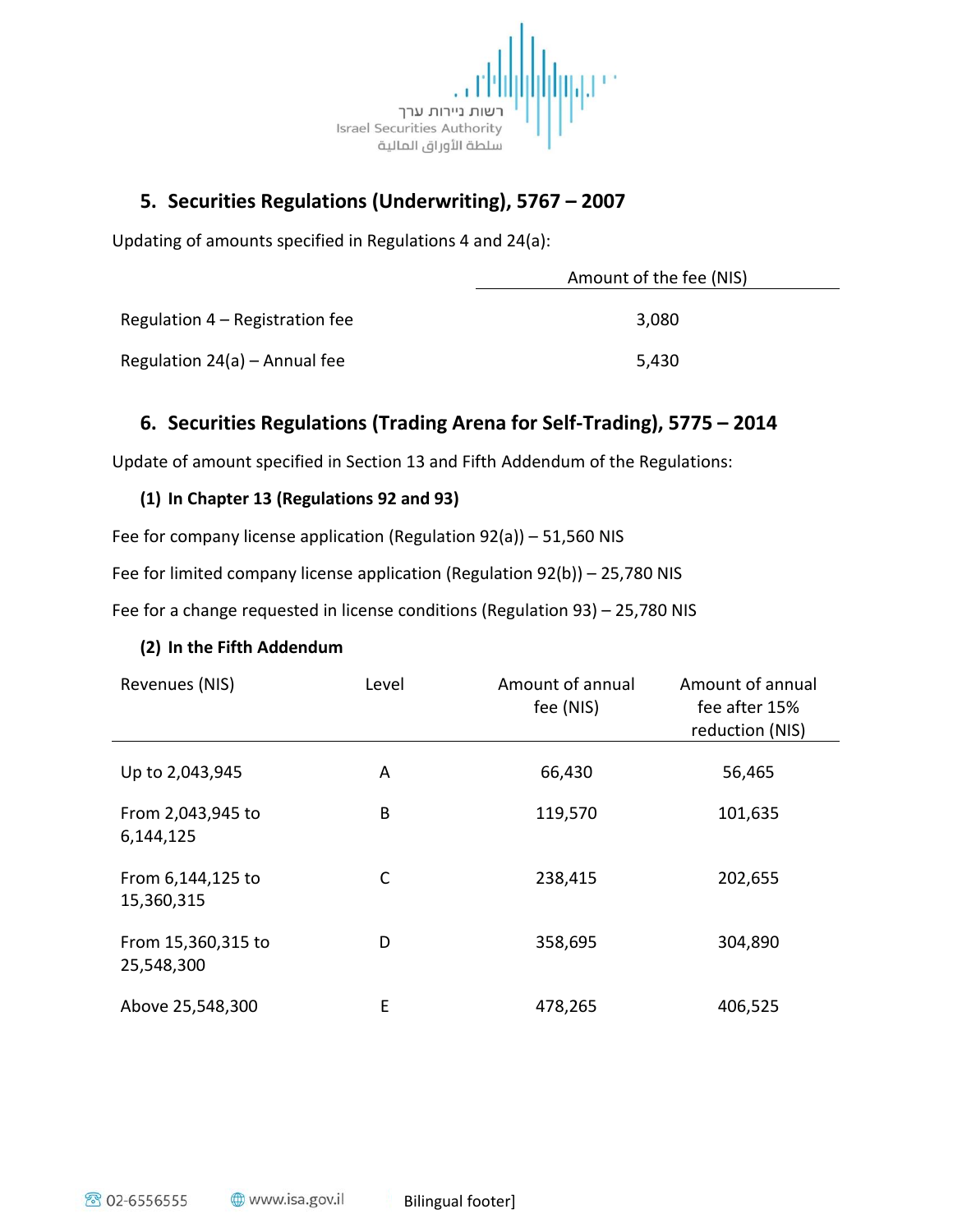

### **7. Regulations for Activity of Credit Rating Companies, 5775 – 2014**

Update of amounts in Regulations 7 and 26(a) of the Regulations:

### **(1) In Regulation 7**

Registration fee – 31,215 NIS.

#### **(2) In regulation 26(a)**

|                                                                                      | Amount of annual fee (NIS) | Amount of annual fee after<br>15% reduction (NIS) |
|--------------------------------------------------------------------------------------|----------------------------|---------------------------------------------------|
| Annual fee                                                                           | 208,105                    | 176,890                                           |
| Variable fee for each<br>financial instrument or rated<br>entity                     | 620                        | 525                                               |
| Fee for a financial instrument<br>or entity rated by more than<br>one rating company | 305                        | 260                                               |

# **8. Securities Regulations (Offering of Securities by Means of a Crowdfunding Platform), 5777 – 2017**

Update of amounts specified in Regulations 2 and 11 of the regulations:

### **(1) In Regulation 2(7)**

Registration fee – 51,660 NIS

### **(2) In Regulation 11(a)**

Annual fee – 51,660 NIS (after 15% reduction the annual fee will be **43,910 NIS**).

The fee for each offering it makes during the same fiscal year at 2% of the amount of the offering and not exceeding 51,660 NIS.